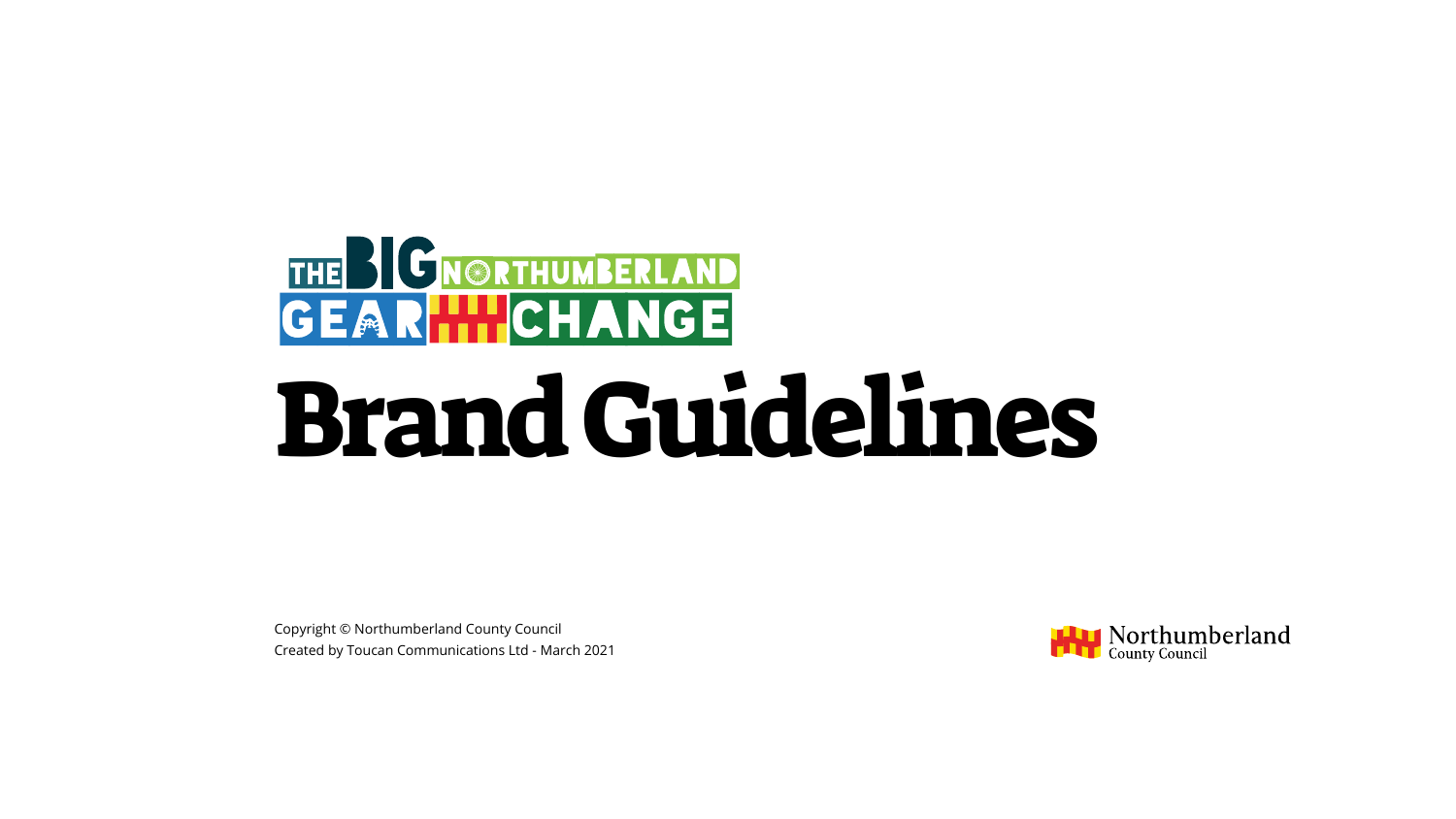**OVEIVIEW** Big Northumberland Gear Change is a communications and<br>marketing campaign by Northumberland County Council de marketing campaign by Northumberland County Council designed to encourage people to change their behaviours and adopt sustainable ways of moving around the county by walking, cycling and using public transport more often. The key campaign messages are as follows:

- 
- 
- 
- old ones.
- where people live.
- 
- 

Big Northumberland Gear Change Brand Guidelines March 2021

**• Become part of a big change across Northumberland** - a life changing positive journey to better health and happier lives.

**• Northumberland is changing gear** - we're doing transport differently and we want everyone to join in.

**• Make a pledge to yourself, your community and the environment.** 

**• Benefits to the individual** - improved mental and physical health and fitness, cost savings, rediscovering simple pleasures, forming new habits and breaking

**• Benefits for the community** - getting to know neighbours, being proud of

**• Benefits for the environment** - polluting and commuting less, more people getting to experience and appreciate nature up close.

• We are at a unique moment in time where many people have been forced to change their behaviours for the better due to lock down - **let's help people to keep the good feeling of living slower, simpler more sustainable lives.**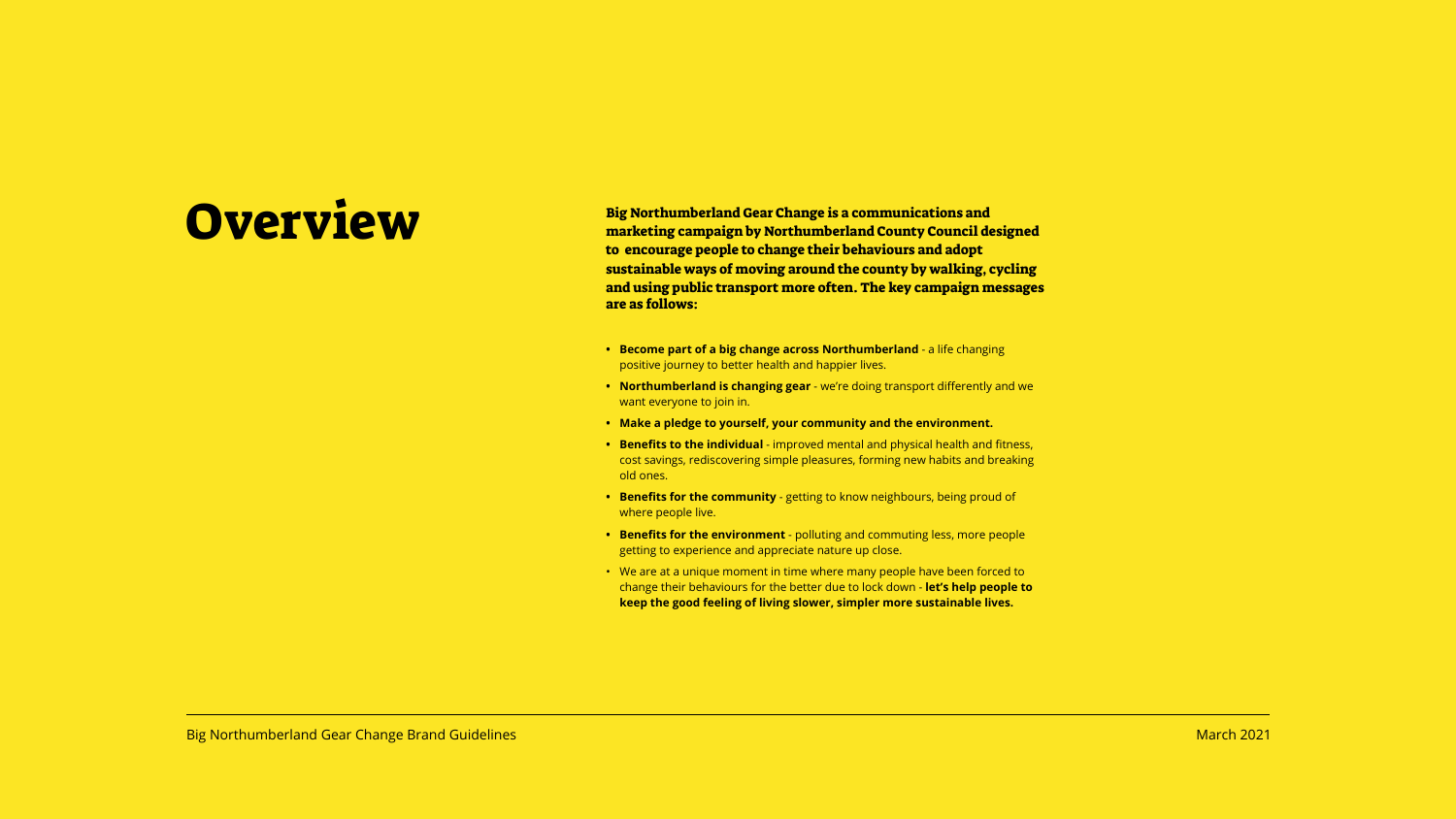- The logo 01.
- Typography 02.
- Misuse 03.
- 04 Colours



Big Northumberland Gear Change Brand Guidelines March 2021 and Suite Annual Communication of the March 2021 and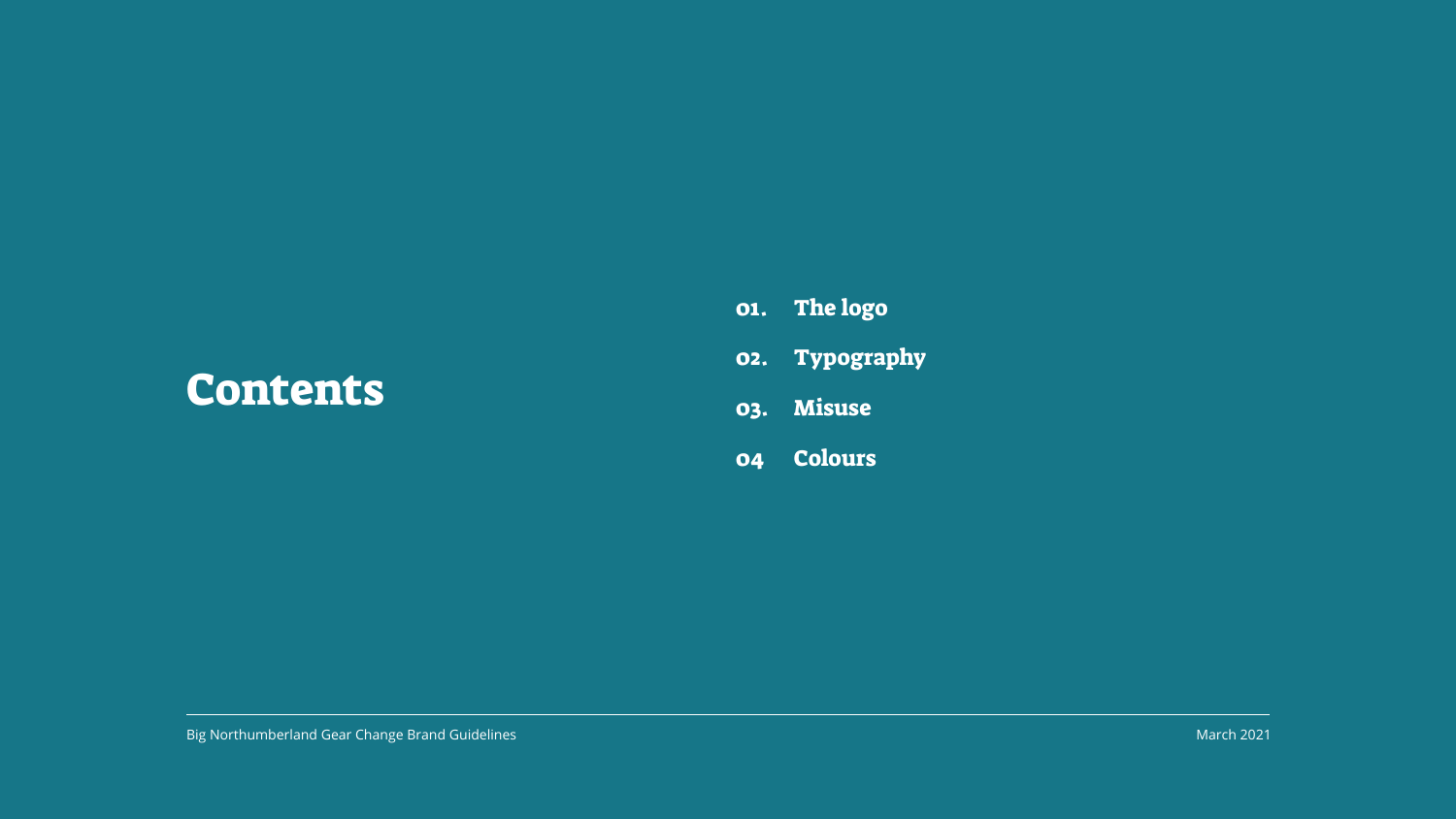



Big Northumberland Gear Change Brand Guidelines March 2021 and Suite Assembly 2001 and Suite Assembly 2021 and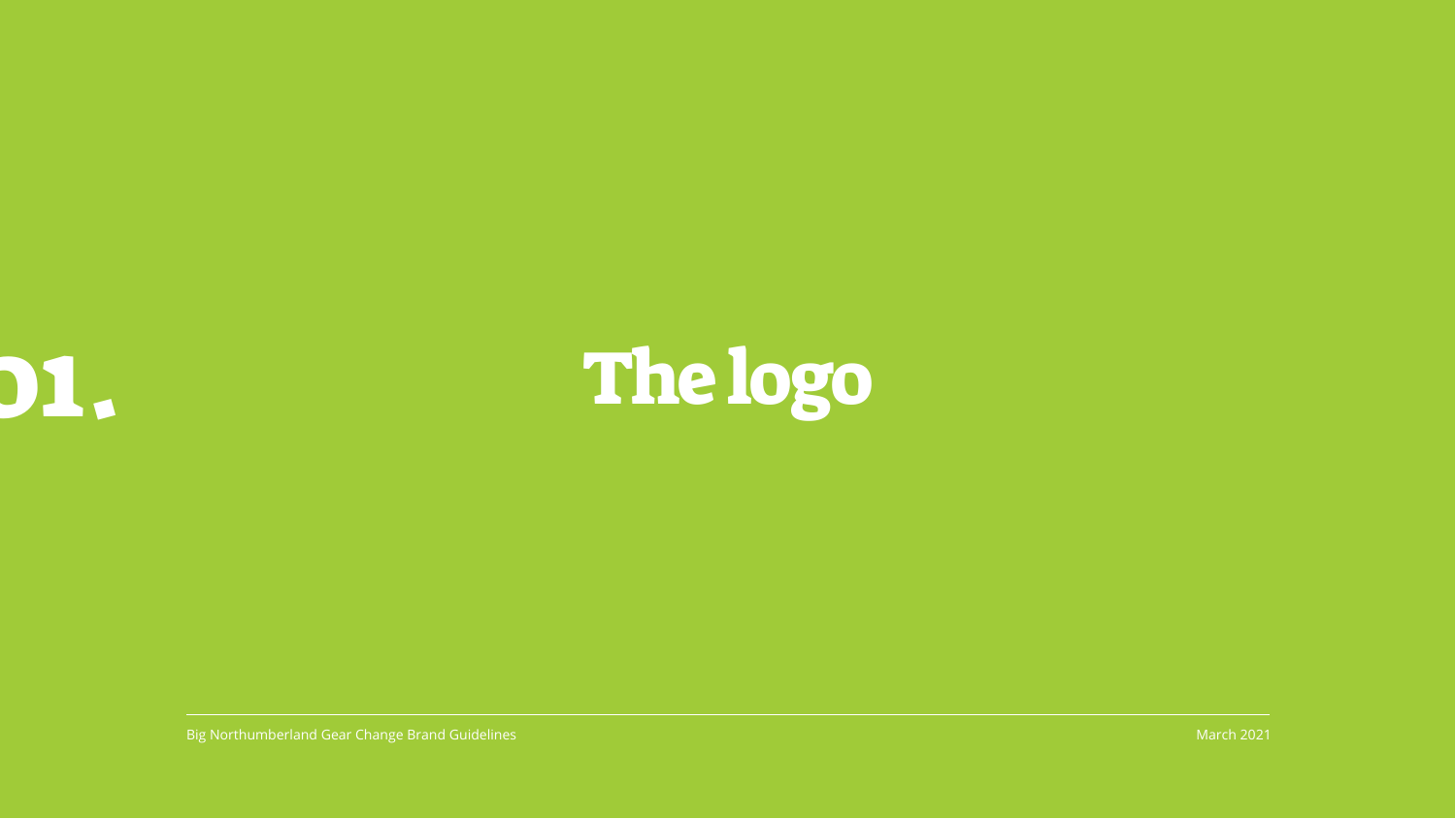### Primary logo (for use on white)

This is the Big Northumberland Gear Change logo. It should be used in conjunction with Northumberland County Council's logo to identify the Big Northumberland Gear Change campaign. Please see the council's overarching brand guidelines for use of the main council logo.

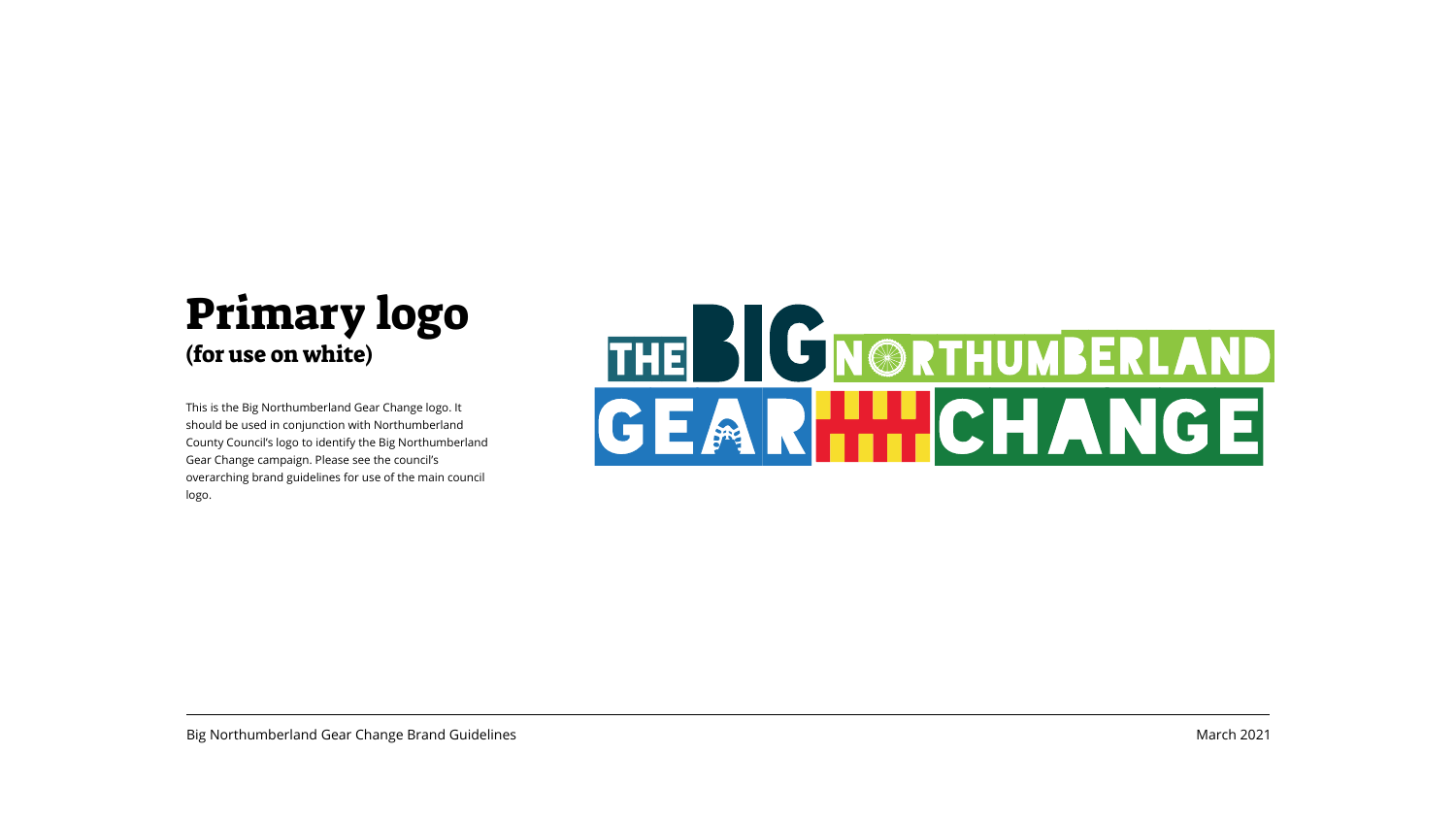## Alternative logos

An outlined version of the logo can be used in place of the primary logo where a solid colour or image is used behind it.

An almost black and white version of the logo can be used if needed (flag stays full colour)..

The logos are interchangeable and the version which best fits the space available should be used.

Big Northumberland Gear Change Brand Guidelines March 2021

## THE BIGN@RTHUMBERLAND GEAR HILLELANGE

## THE SCHORTHUMBERLAND GEARHHCHANGE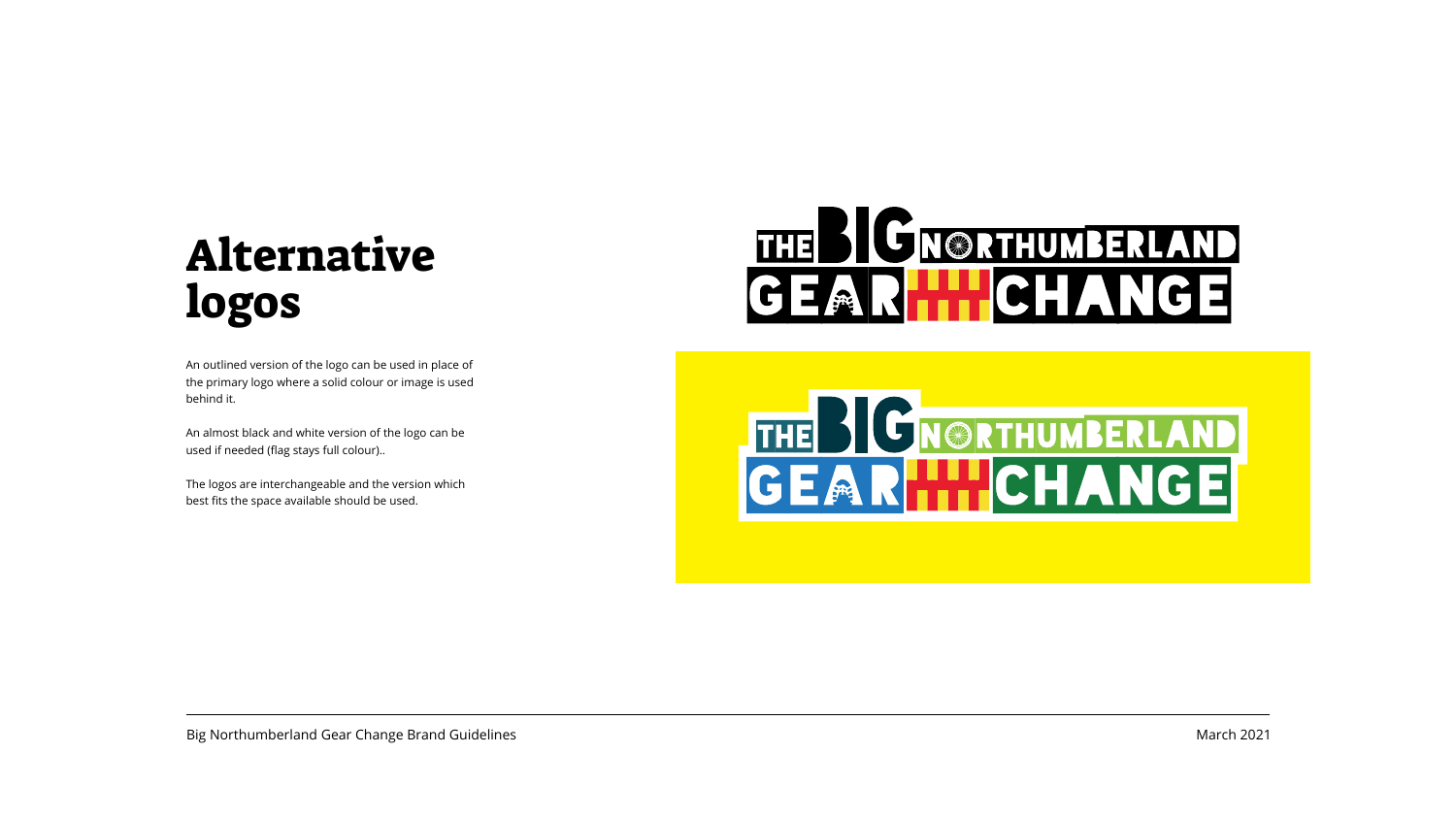### Safe zone

The logo needs breathing room when close to any other graphical elements. The minimum safe zone should be the width of the 'BIG' part of the logo. This also applies to the alternative version of the logo.

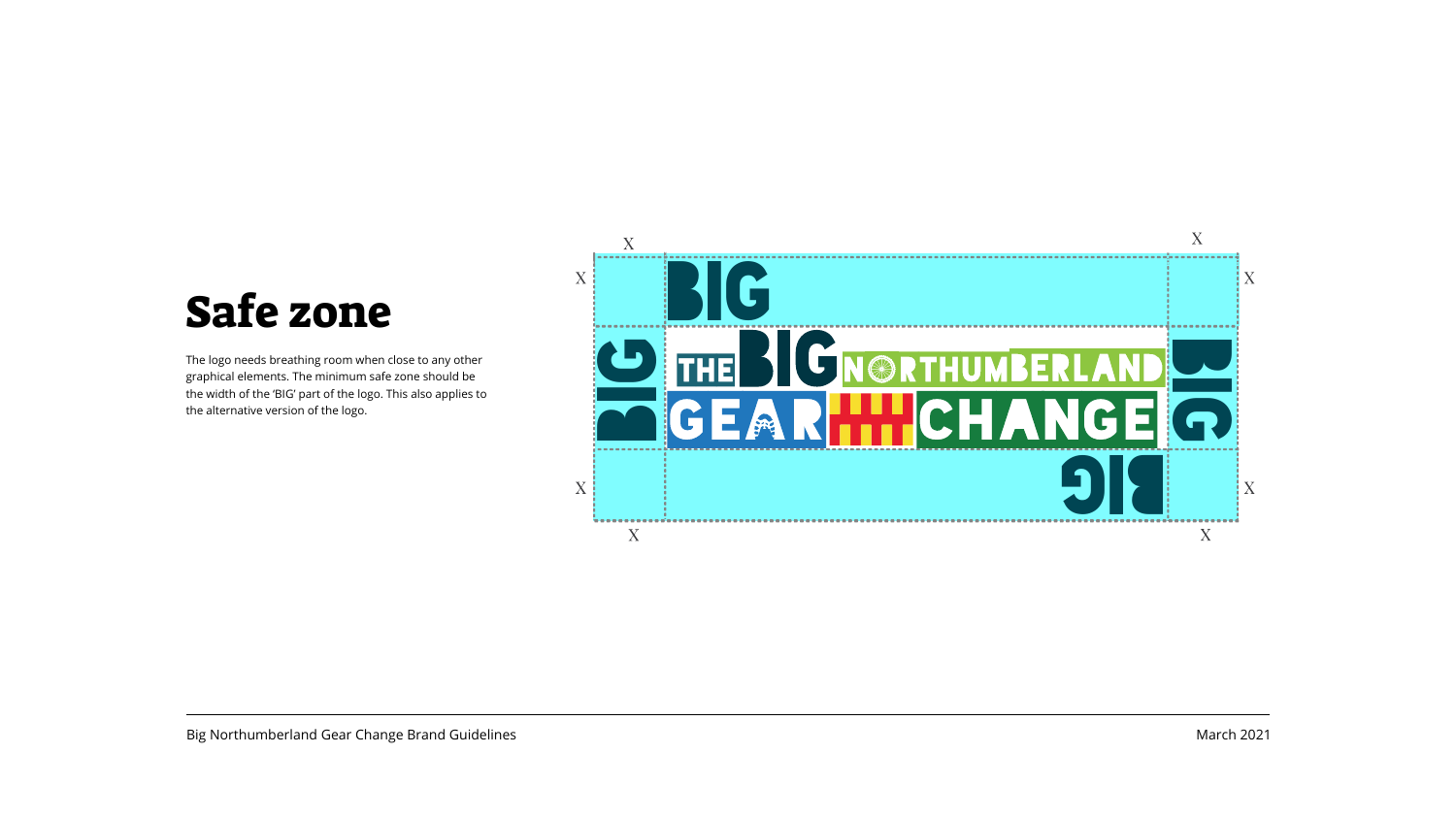

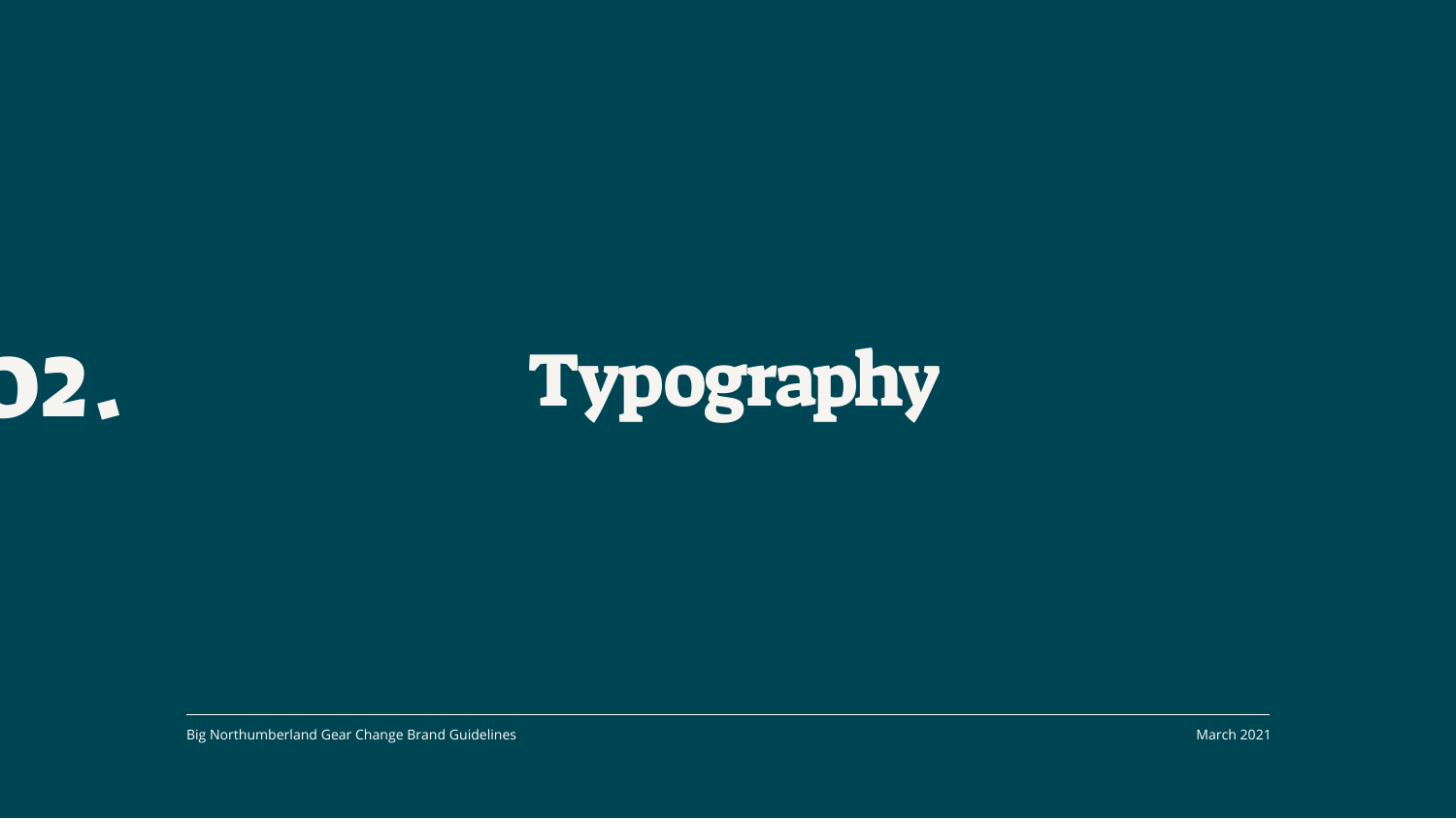## Accent typeface

### Suez One

Suez One is an original Hebrew and Latin display serif typeface with a single weight. The Hebrew design for a modern serif is inspired by Hebrew calligraphy.

The font should be used very sparingly as an accent font in designs to add interest only.

Big Northumberland Gear Change Brand Guidelines March 2021

## Suez One

### ABCDEFGHIJKLMNOPQRSTUVWXYZ abcdefghijklmnopqrstuvwxyz 1234567890 (!@£\$%&?)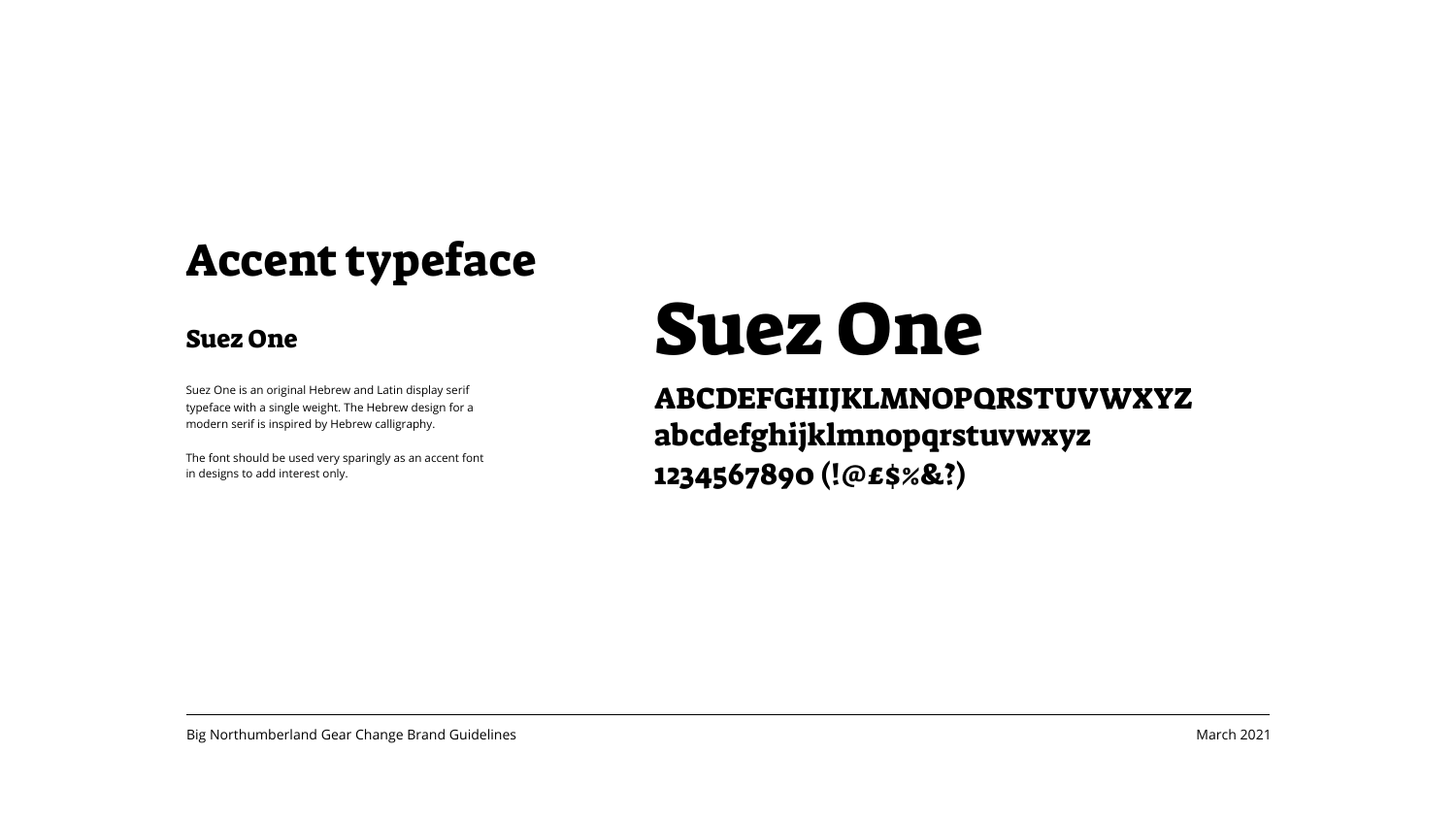## Open Sans

### ABCDEFGHIJKLMNOPQRSTUVWXYZ abcdefghijklmnopqrstuvwxyz 1234567890 (!@£\$%&?)

## Main typeface

### **Open Sans Bold & Regular**

For all body copy use Open Sans regular 10-12pt with its native tracking, and leading set to between 26 and 30pt depending on the application.

Open Sans bold can be used sparingly to add design interest.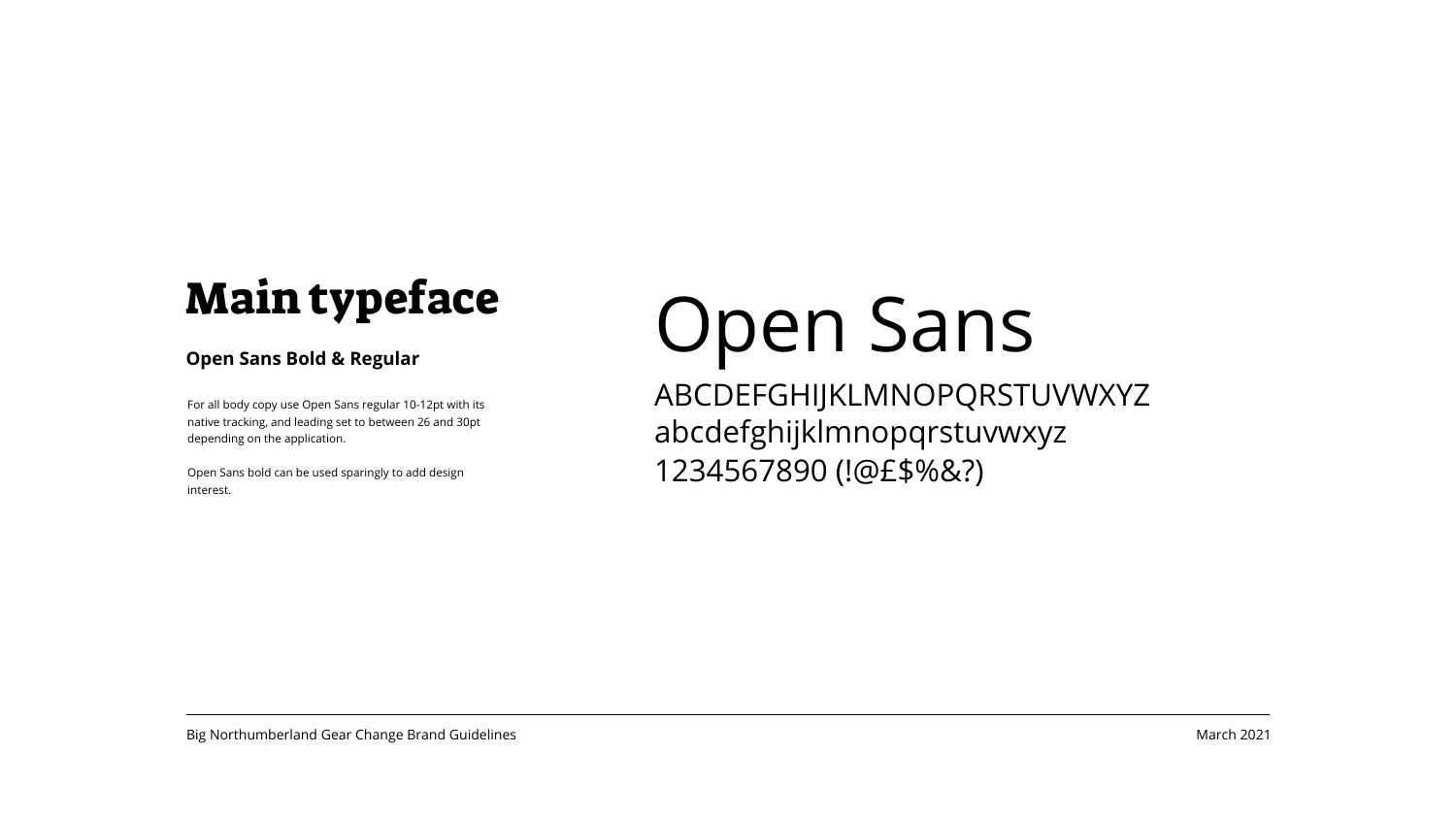



Big Northumberland Gear Change Brand Guidelines March 2021 and Suite Annual Communication of the March 2021 and March 2021

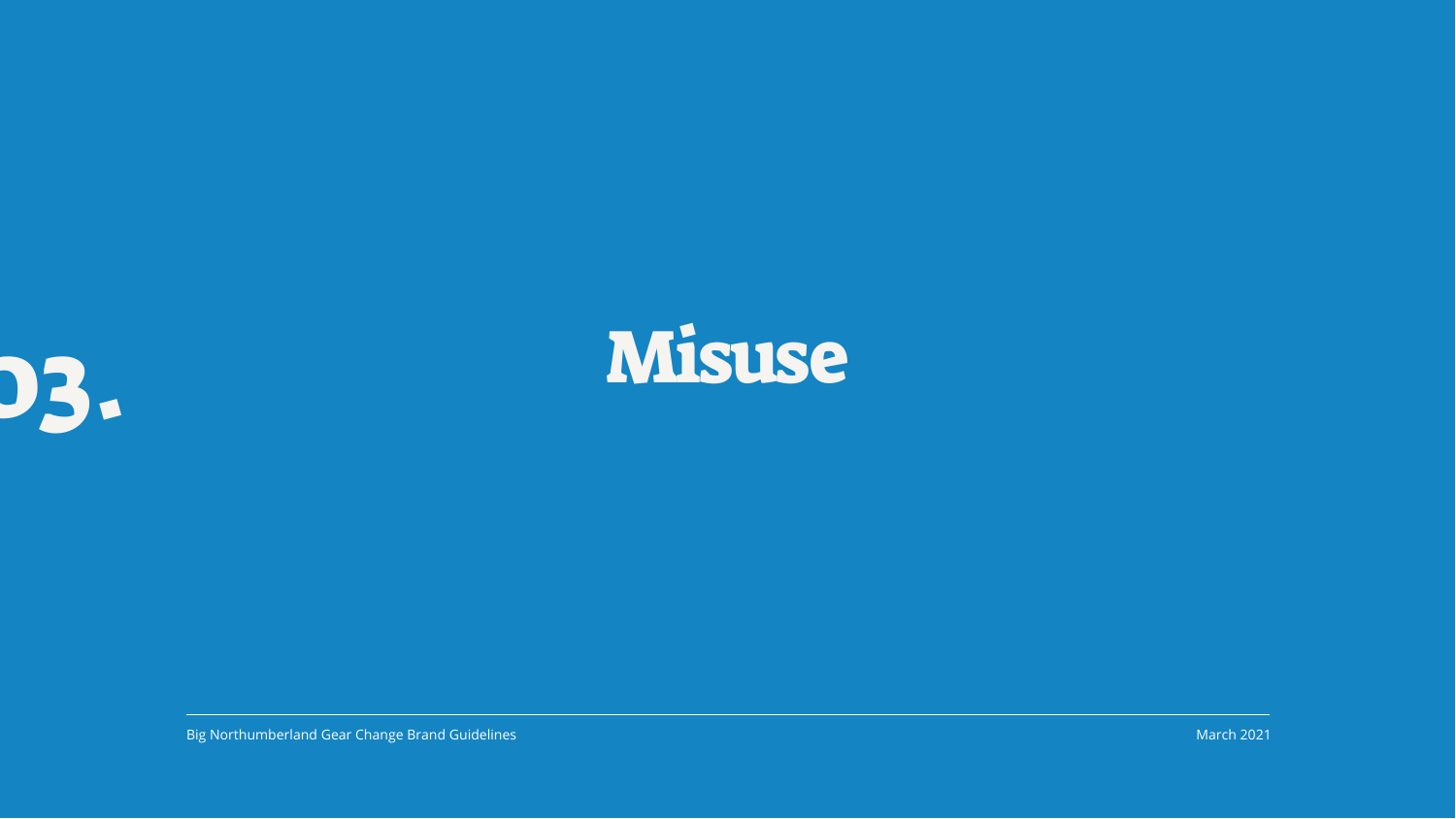



Do not apply outlines **Do not use heavy drop shadows** 



Do not stretch or skew Do not adapt





## Misuse

A strong brand is applied consistently. It is important that a brand mark is never altered. Where possible use the logo on a solid colour. If the logo is to be used over a photo, the outlines version must be used.

The logo text should not be altered and should always appear in white.

The logo may change orientation and a slim modern style drop shadow may be used if appropriate.

Do contain in a shape

Do not change colours

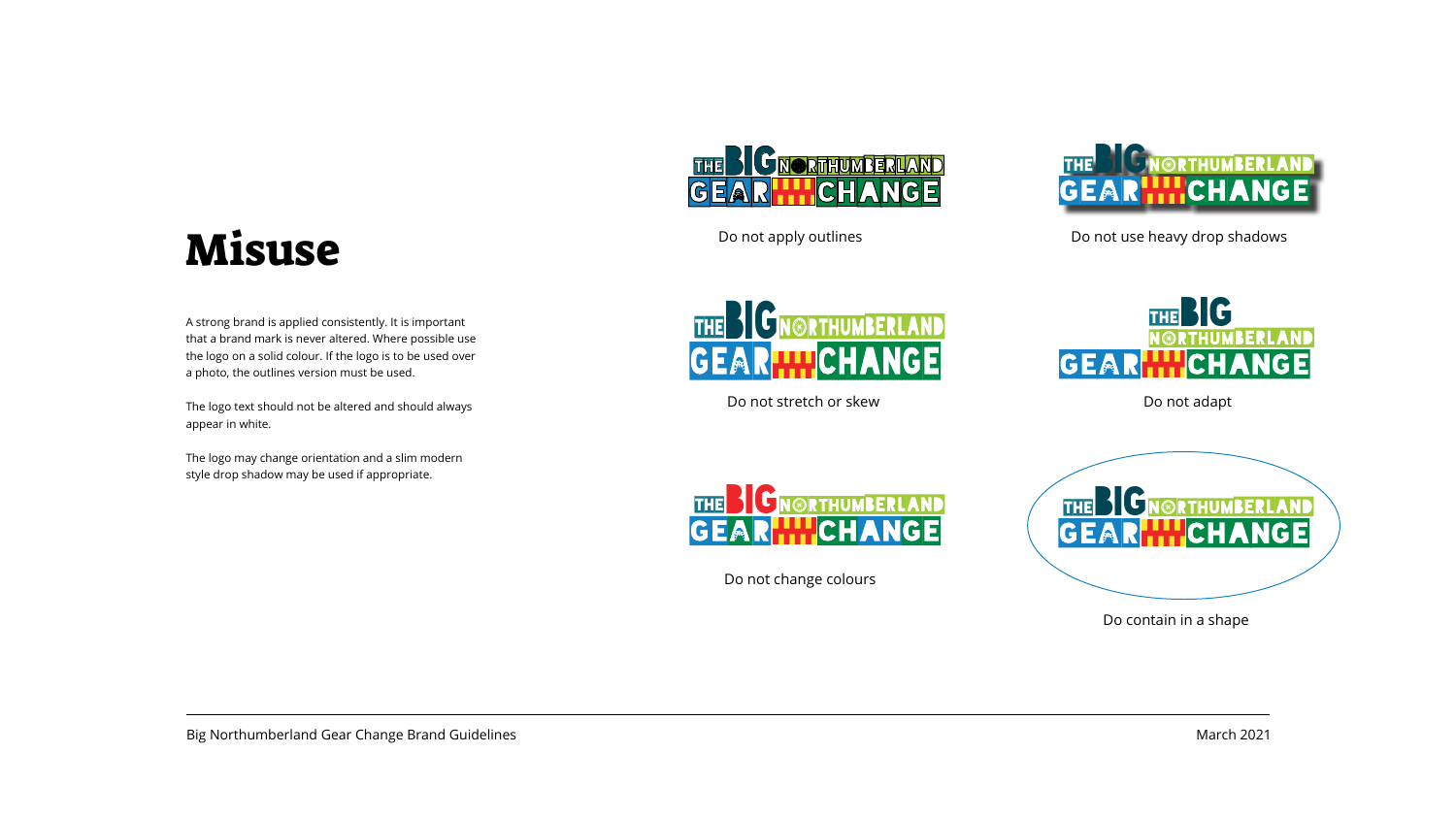



Big Northumberland Gear Change Brand Guidelines March 2021

04. Colour guide